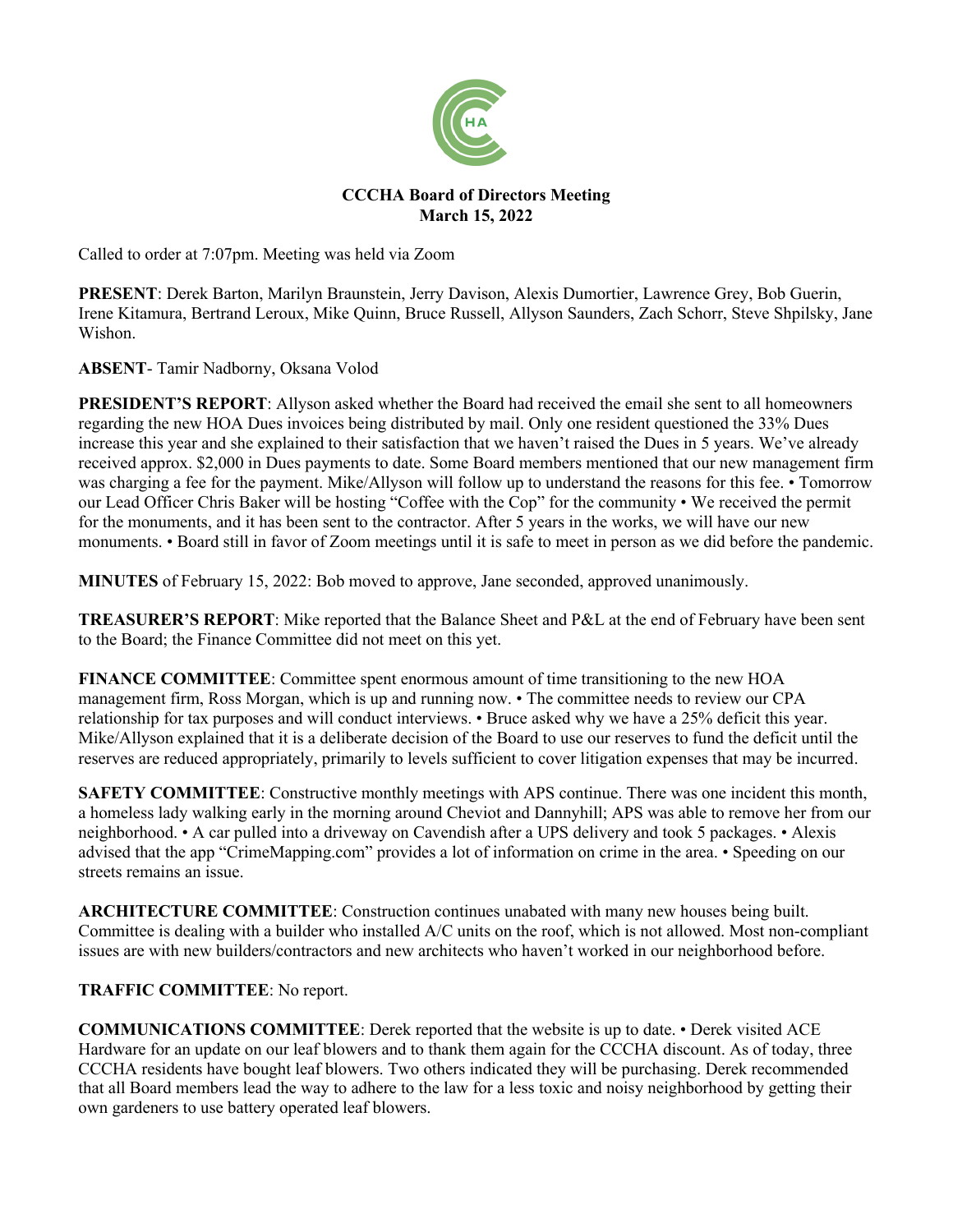**LEGAL COMMITTEE**: No report but keep an eye on the home with the A/C on the roof, as noted in the Architecture report.

**GREEN COMMITTEE**: Jane urged that we do not use our HOA funds to trim trees, which are the homeowner's responsibility. The Board agreed that at least we should identify the trees at risk of falling or dropping branches, then inform the homeowner and ask them to trim them. If the homeowner doesn't want to take care of this potential liability, then the Board will discuss whether to take action ourselves since the City does not have the manpower or the funds to trim our parkway trees as they used to.

**FILMING COMMITTEE**: Derek reported that \$10,250 of filming revenue has been billed to date in 2022; \$1,500 is outstanding.

**BLOCK PARTY COMMITTEE**: Derek asked the Board members if they were still in favor of our annual Block Party, which we have held since 2002. Even though our sponsors don't cover all the expenses, the Board members agreed that it was important to have our Block Party, which brings our HOA together, is a fun event for everyone, and shows goodwill for our community. Following discussion, the overwhelming consensus of the Board was that every child in the Cheviot Hills area who happens by our Block Party can play on our bounce houses and on the climbing wall, but the food, drinks, pumpkins, and raffle prizes, such as the Apple Watch and iPad, are only for our CCCHA members since their HOA fees help pay for it. Additionally, allowing more people from outside our HOA will increase security issues. • Derek and Irene will meet with the event company to go over the costs and Block Party event scheduled for October 23rd.

**WNC REPORT**: Jane reported announcements at the last meeting of the creation of a Los Angeles cabinet of tourism, a free tax program, a recycling textile program, and discussed the new state bill (#AB1910), publicly owned golf courses for a conversion of affordable housing (2021-2022) – see details at the end of these Minutes.

**CD-5 REPORT**: Derek reported that he and Allyson were on the Zoom call February 26 for the City Attorney forum led by Marcia Selz. The HOA attendees were asked afterward who they would vote for following the forum. The tally: 44% for Hydee Feldstein Soto; 39% for Kevin James; 17% for Marina Torres; 0% for Teddy Kapur. Derek and Allyson were also on the Zoom call on March 12<sup>th</sup> for the City Council candidates' forum. The HOA attendees once again weighed in: 76% for Sam Yebri; and 24% for Katy Young Yaroslavsky.

**RECOGNITION**: None

**OLD BUSINESS**: None

**NEW BUSINESS**: None

**MEETING ADJOURNED** at 8:52pm

**NEXT BOARD MEETING**: April 19, 2022

Respectfully submitted by Bertrand Leroux, Secretary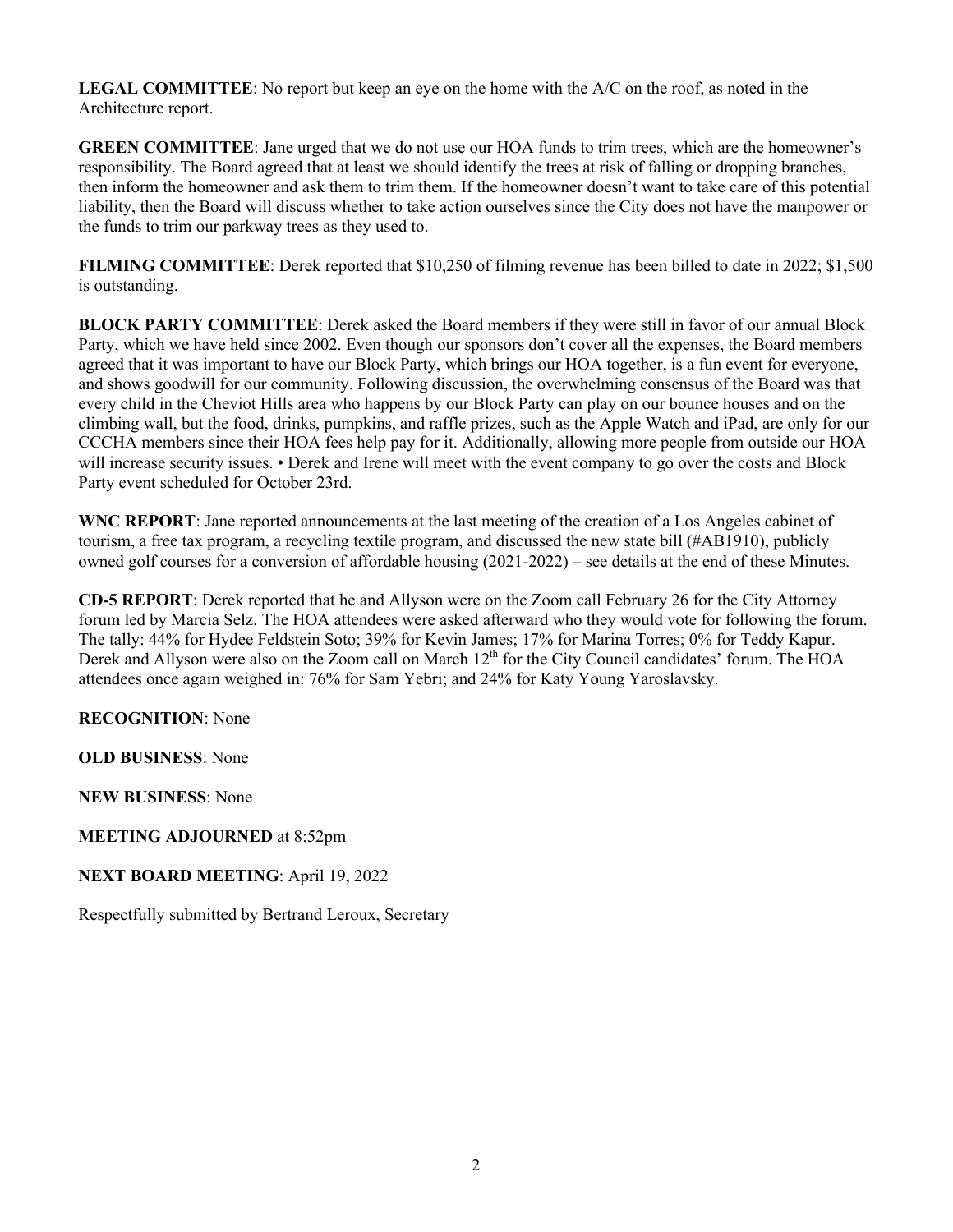# **DETAILED WNC REPORT:**

# **CALIFORNIA LEGISLATURE— 2021–2022 REGULAR SESSION**

# ASSEMBLY BILL NO. 1910

Introduced by Assembly Member Cristina Garcia

February 09, 2022

An act to add Chapter 14.7 (commencing with Section 50871) to Part 2 of Division 31 of the Health and Safety Code, relating to housing.

# **LEGISLATIVE COUNSEL'S DIGEST**

AB 1910, as introduced, Cristina Garcia. Publicly owned golf courses: conversion: affordable housing. Existing law establishes the Department of Housing and Community Development and requires it to, among other things, administer various programs intended to fund the acquisition of property to develop or preserve affordable housing.

This bill would, upon appropriation by the Legislature, require the department to administer a program to provide incentives in the form of grants to local agencies that enter into a development agreement to convert a golf course owned by the local agency into housing and publicly accessible open space, as specified. This bill would require the department to award funding in accordance with the number of affordable units a local agency proposes to construct.

DIGEST KEY

Vote: majority Appropriation: no Fiscal Committee: yes, Local Program: no BILL TEXT

# **THE PEOPLE OF THE STATE OF CALIFORNIA DO ENACT AS FOLLOWS:**

SECTION 1. Chapter 14.7 (commencing with Section 50871) is added to Part 2 of Division 31 of the Health and Safety Code, to read:

CHAPTER 14.7. Conversion of Publicly Owned Golf Courses to Affordable Housing

50871. (a) Upon appropriation by the Legislature, the Department of Housing and Community Development shall administer a program to provide incentives in the form of grants to local agencies that enter into a development agreement to convert a golf course owned by the local agency into housing and publicly accessible open space. (b) In order to be eligible for a grant, a local agency shall enter into a disposition and development agreement with a developer that, at a minimum, meets the following requirements:

(1) The agreement ensures that at least 25 percent of all new dwelling units developed on the former golf course are affordable to, and occupied by, lower income households, in accordance with subdivision (c).

(2) At least 15 percent of the development is publicly accessible open space. Space used as a golf course shall not be considered open space.

(3) No more than one-third of the square footage of the development, excluding the portion reserved for open space, is dedicated to nonresidential uses. Parking shall be considered a nonresidential use.

(c) (1) Rental units developed pursuant to this section shall be subject to a recorded deed restriction of 55 years that provides that the units designated for use by lower income households are continuously available to or occupied by lower income households at rents that do not exceed those prescribed by Section 50053, or, to the extent that the terms of federal, state, or local financing or financial assistance conflicts with Section 50053, rents that do not exceed those prescribed by the terms of the financing or financial assistance. The deed restriction shall authorize the local agency to monitor the development for compliance with its terms.

(2) (A) Ownership units developed pursuant to this section shall be subject to a recorded deed restriction of 45 years that provides that the units designated for use by lower income households are continuously available to lower income households at affordable housing costs that do not exceed those prescribed by Section 50052.5, or, to the extent that the terms of federal, state, or local financing or financial assistance conflicts with Section 50052.5,